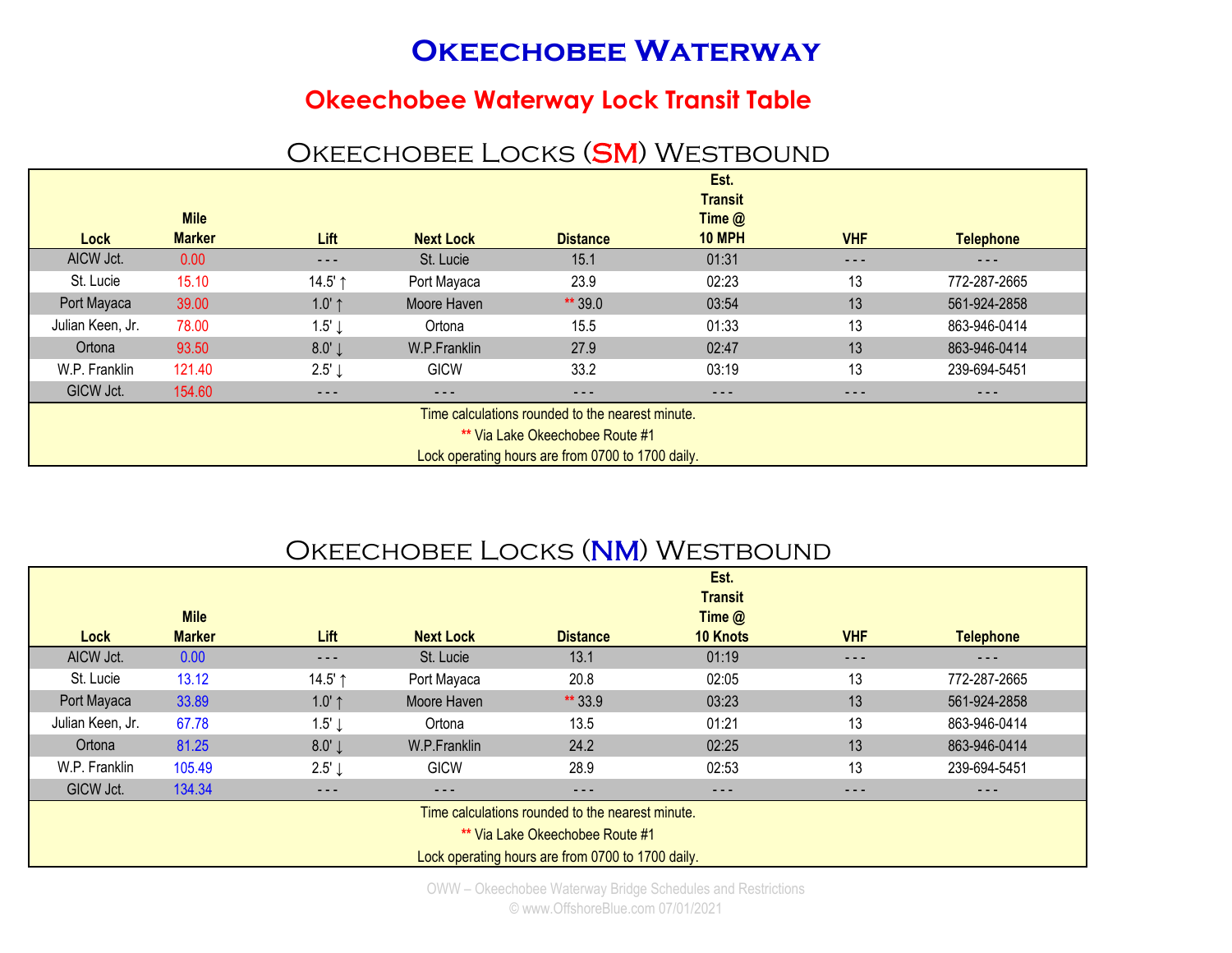# **Okeechobee Waterway**

### **Okeechobee Waterway Lock Transit Table**

## OKEECHOBEE LOCKS (KM) WESTBOUND

|                                                   |               |                   |                  |                 | Est.           |            |                  |  |  |
|---------------------------------------------------|---------------|-------------------|------------------|-----------------|----------------|------------|------------------|--|--|
|                                                   |               |                   |                  |                 | <b>Transit</b> |            |                  |  |  |
|                                                   | <b>Mile</b>   |                   |                  |                 | Time $@$       |            |                  |  |  |
| Lock                                              | <b>Marker</b> | Lift              | <b>Next Lock</b> | <b>Distance</b> | <b>10 KPH</b>  | <b>VHF</b> | <b>Telephone</b> |  |  |
| AICW Jct.                                         | 0.00          | $\frac{1}{2}$     | St. Lucie        | 24.3            | 02:26          | $- - -$    | $- - -$          |  |  |
| St. Lucie                                         | 24.30         | 14.5' ↑           | Port Mayaca      | 38.5            | 03:51          | 13         | 772-287-2665     |  |  |
| Port Mayaca                                       | 62.76         | $1.0'$ ↑          | Moore Haven      | ** 62.8         | 06:17          | 13         | 561-924-2858     |  |  |
| Julian Keen, Jr.                                  | 125.53        | $1.5' \downarrow$ | Ortona           | 25.0            | 02:30          | 13         | 863-946-0414     |  |  |
| Ortona                                            | 150.47        | 8.0'              | W.P.Franklin     | 44.9            | 04:29          | 13         | 863-946-0414     |  |  |
| W.P. Franklin                                     | 195.37        | 2.5' $\downarrow$ | <b>GICW</b>      | 53.4            | 05:20          | 13         | 239-694-5451     |  |  |
| GICW Jct.                                         | 248.80        | ---               | ---              | $- - -$         | $- - -$        | - - -      | ---              |  |  |
| Time calculations rounded to the nearest minute.  |               |                   |                  |                 |                |            |                  |  |  |
| ** Via Lake Okeechobee Route #1                   |               |                   |                  |                 |                |            |                  |  |  |
| Lock operating hours are from 0700 to 1700 daily. |               |                   |                  |                 |                |            |                  |  |  |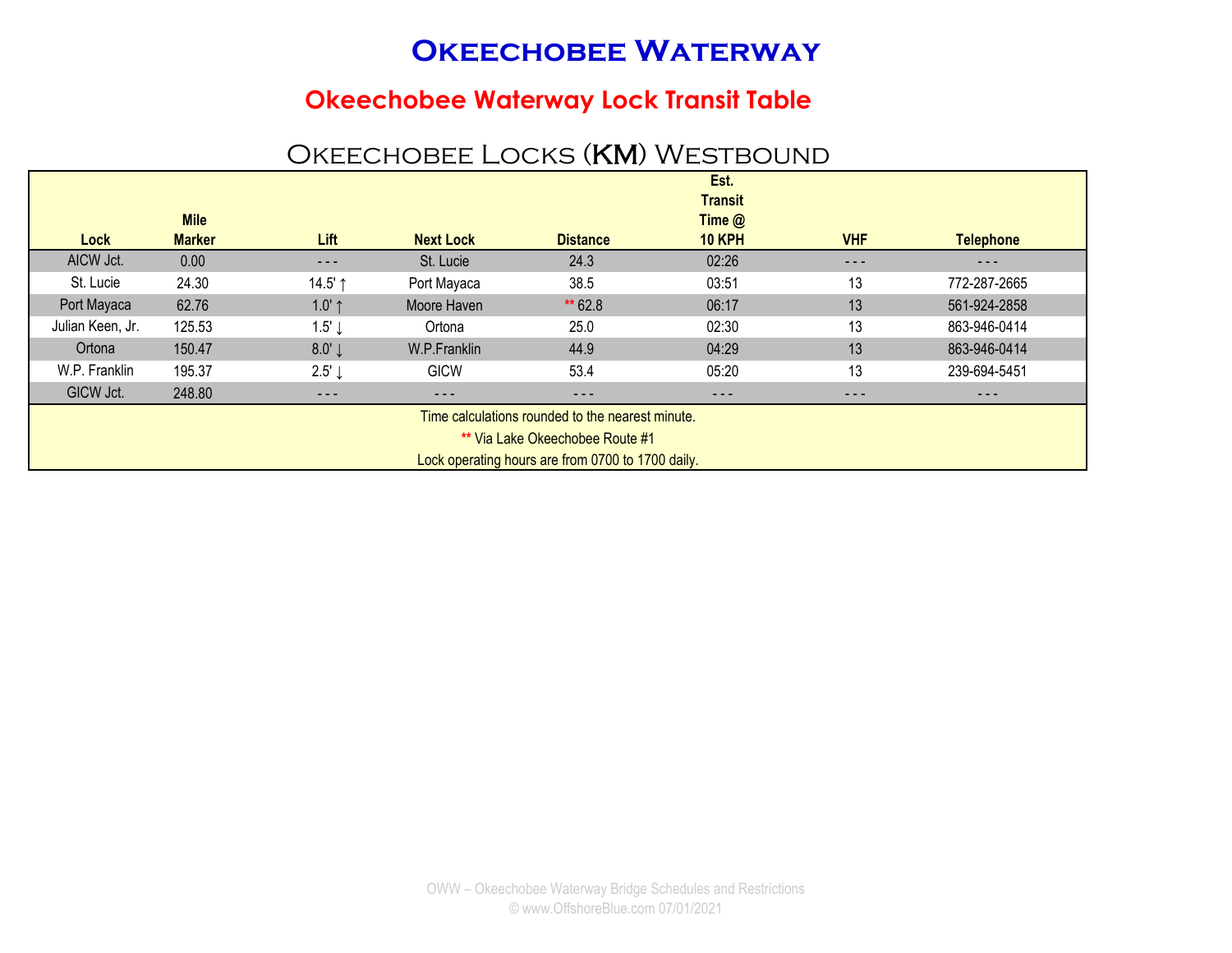# **OKEECHOBEE WATERWAY**

### **Okeechobee Waterway Lock Transit Table**

### OKEECHOBEE LOCKS (SM) EASTBOUND

|                                                  |               |          |                  |                                                   | Est.           |            |                  |  |
|--------------------------------------------------|---------------|----------|------------------|---------------------------------------------------|----------------|------------|------------------|--|
|                                                  |               |          |                  |                                                   | <b>Transit</b> |            |                  |  |
|                                                  | <b>Mile</b>   |          |                  |                                                   | Time $@$       |            |                  |  |
| Lock                                             | <b>Marker</b> | Lift     | <b>Next Lock</b> | <b>Distance</b>                                   | <b>10 MPH</b>  | <b>VHF</b> | <b>Telephone</b> |  |
| GICW Jct.                                        | 154.60        | ---      | W.P. Franklin    | 33.2                                              | 03:19          | ---        | - - -            |  |
| W.P. Franklin                                    | 121.40        | $2.5'$ ↑ | Ortona           | 27.9                                              | 02:47          | 13         | 239-694-5451     |  |
| Ortona                                           | 93.50         | $8.0'$ ↑ | Moore Haven      | 15.5                                              | 01:33          | 13         | 863-946-0414     |  |
| Julian Keen, Jr.                                 | 78.00         | $1.5'$ ↑ | Port Mayaca      | ** 39.0                                           | 03:54          | 13         | 863-946-0414     |  |
| Port Mayaca                                      | 39.00         | 1.0'     | St. Lucie        | 23.9                                              | 02:23          | 13         | 561-924-2858     |  |
| St. Lucie                                        | 15.10         | 14.5'↓   | <b>AICW</b>      | 15.1                                              | 01:31          | 13         | 772-287-2665     |  |
| AICW Jct.                                        | 0.00          | $- - -$  | - - -            | ---                                               | ---            | $- - -$    | ---              |  |
| Time calculations rounded to the nearest minute. |               |          |                  |                                                   |                |            |                  |  |
| ** Via Lake Okeechobee Route #1                  |               |          |                  |                                                   |                |            |                  |  |
|                                                  |               |          |                  | Lock operating hours are from 0700 to 1700 daily. |                |            |                  |  |

# OKEECHOBEE LOCKS (NM) EASTBOUND

|                                                  |               |                   |                  |                                                   | Est.<br><b>Transit</b> |            |                  |  |
|--------------------------------------------------|---------------|-------------------|------------------|---------------------------------------------------|------------------------|------------|------------------|--|
|                                                  | <b>Mile</b>   |                   |                  |                                                   | Time $@$               |            |                  |  |
| Lock                                             | <b>Marker</b> | Lift              | <b>Next Lock</b> | <b>Distance</b>                                   | <b>10 Knots</b>        | <b>VHF</b> | <b>Telephone</b> |  |
| GICW Jct.                                        | 134.34        | $\frac{1}{2}$     | W.P. Franklin    | 28.9                                              | 02:53                  | $- - -$    | - - -            |  |
| W.P. Franklin                                    | 105.49        | $2.5'$ ↑          | Ortona           | 24.2                                              | 02:25                  | 13         | 239-694-5451     |  |
| Ortona                                           | 81.25         | $8.0'$ ↑          | Moore Haven      | 13.5                                              | 01:21                  | 13         | 863-946-0414     |  |
| Julian Keen, Jr.                                 | 67.78         | $1.5'$ ↑          | Port Mayaca      | ** 33.9                                           | 03:23                  | 13         | 863-946-0414     |  |
| Port Mayaca                                      | 33.89         | $1.0' \downarrow$ | St. Lucie        | 20.8                                              | 02:05                  | 13         | 561-924-2858     |  |
| St. Lucie                                        | 13.12         | 14.5'↓            | <b>AICW</b>      | 13.1                                              | 01:19                  | 13         | 772-287-2665     |  |
| AICW Jct.                                        | 0.00          | - - -             | - - -            | ---                                               | $\frac{1}{2}$          | $- - -$    | ---              |  |
| Time calculations rounded to the nearest minute. |               |                   |                  |                                                   |                        |            |                  |  |
| ** Via Lake Okeechobee Route #1                  |               |                   |                  |                                                   |                        |            |                  |  |
|                                                  |               |                   |                  | Lock operating hours are from 0700 to 1700 daily. |                        |            |                  |  |